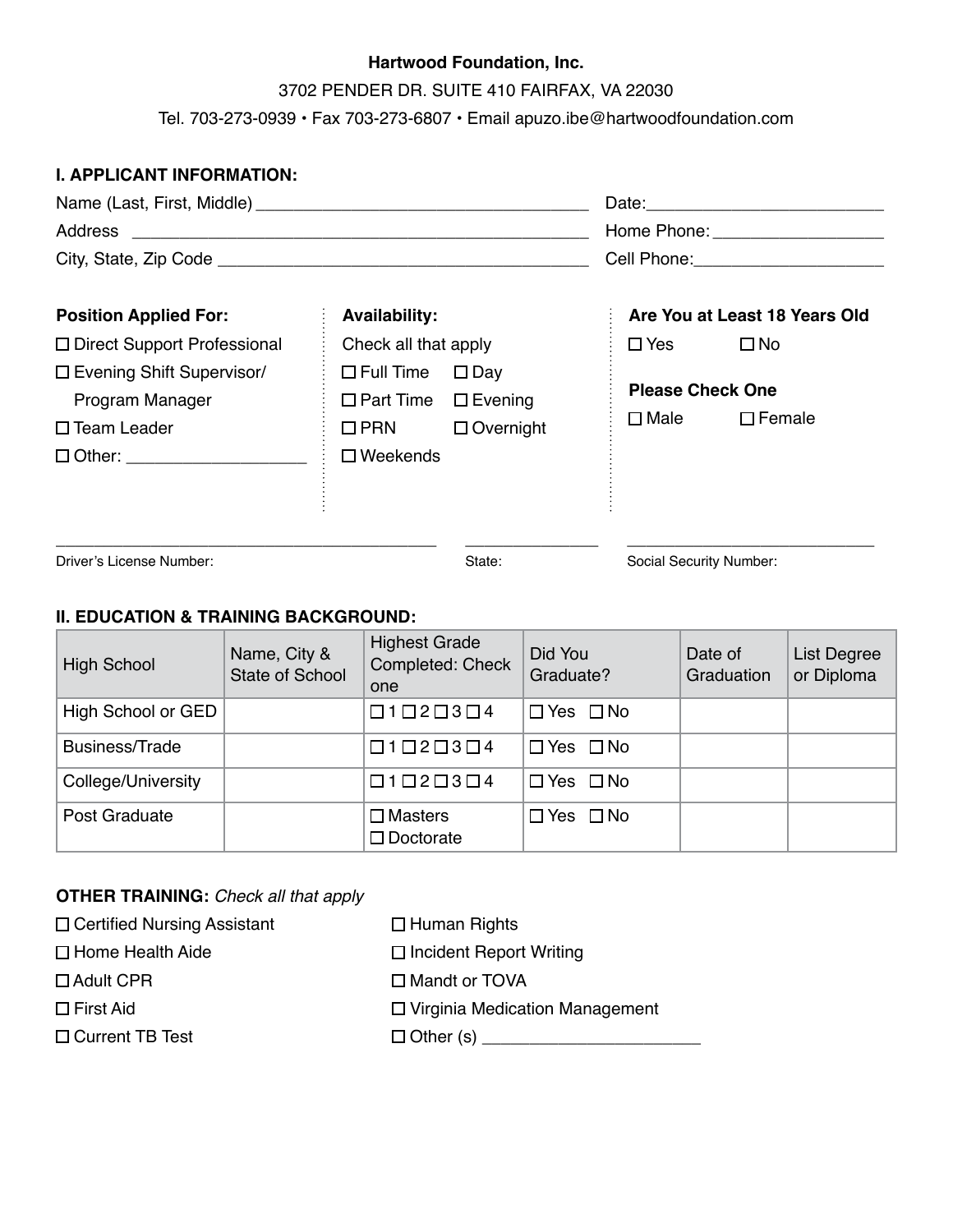III. EMPLOYMENT HISTORY Print Clearly - Do Not Write "See Resume" - Attach additional sheets as needed. **List Most Recent Job First** 

| Address: <sub>(Street)</sub>    | $\overline{(City)}$<br>(State) |
|---------------------------------|--------------------------------|
|                                 |                                |
|                                 |                                |
|                                 |                                |
|                                 |                                |
|                                 |                                |
|                                 |                                |
|                                 |                                |
|                                 |                                |
|                                 |                                |
|                                 |                                |
| Address: <sub>(Street)</sub>    |                                |
|                                 | $\overline{(City)}$<br>(State) |
|                                 |                                |
|                                 |                                |
|                                 |                                |
|                                 |                                |
|                                 |                                |
|                                 |                                |
|                                 |                                |
|                                 |                                |
|                                 |                                |
| Address: <sub>(Street)</sub>    | $\overline{(City)}$<br>(State) |
|                                 |                                |
|                                 |                                |
|                                 |                                |
|                                 |                                |
| <b>Describe General Duties:</b> |                                |
|                                 |                                |
|                                 |                                |
|                                 |                                |
|                                 |                                |
| Address: <sub>(Street)</sub>    | $\overline{(City)}$<br>(State) |
|                                 |                                |
|                                 |                                |
|                                 |                                |
|                                 |                                |
|                                 |                                |
|                                 |                                |
|                                 |                                |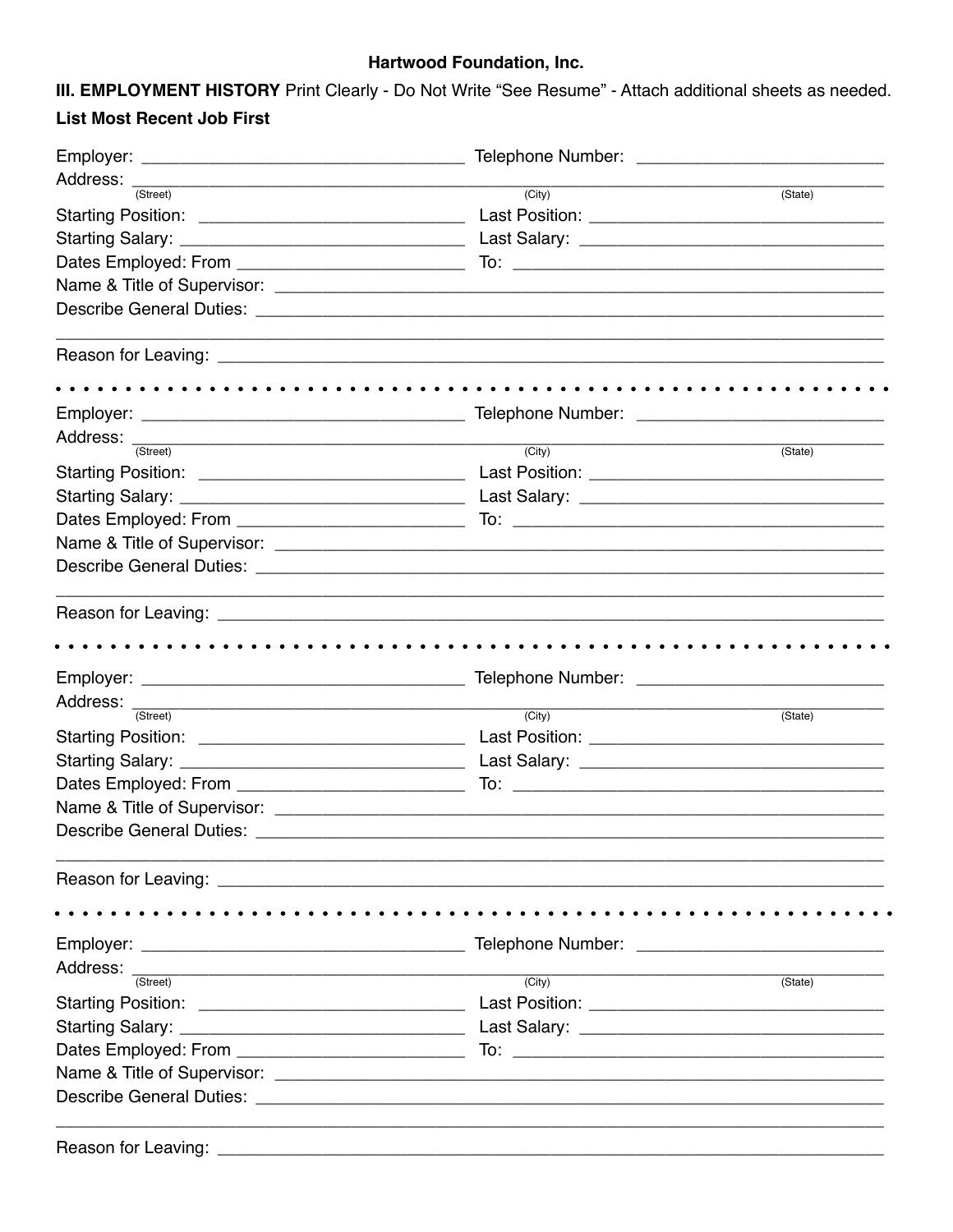# **IV. RECRUITMENT/REFERRAL SOURCE**

| RIV. REFERENCES List 2 references who are familiar with your work & 1 personal reference                    |               |              |  |  |  |
|-------------------------------------------------------------------------------------------------------------|---------------|--------------|--|--|--|
| Name Organization Relationship Phone # Years Known                                                          |               |              |  |  |  |
|                                                                                                             |               |              |  |  |  |
|                                                                                                             |               |              |  |  |  |
|                                                                                                             |               |              |  |  |  |
| <b>VI. BACKGROUND INFORMATION</b>                                                                           |               |              |  |  |  |
| 1. Have you ever applied to Hartwood Foundation before?                                                     | $\Box$ Yes    | $\Box$ No    |  |  |  |
| 2. Have you ever been employed with Hartwood Foundation before?                                             | $\Box$ Yes    | $\square$ No |  |  |  |
| 3. Do you have any friends or relatives employed by Hartwood Foundation?                                    | $\Box$ Yes    | $\Box$ No    |  |  |  |
|                                                                                                             |               |              |  |  |  |
| 4. Are you lawfully entitled to work in the United States?                                                  | $\square$ Yes | $\square$ No |  |  |  |
| 5. Can you fully perform the functions of the position for which you are applying?                          | $\Box$ Yes    | $\Box$ No    |  |  |  |
|                                                                                                             |               |              |  |  |  |
| (A written statement from a licensed physician documenting listed restrictions may be required)             |               |              |  |  |  |
| 6. Have you ever been convicted of a misdemeanor or felony?                                                 | $\Box$ Yes    | $\square$ No |  |  |  |
| If yes, list date, city, charge, and disposition: (A conviction will not necessarily disqualify employment) |               |              |  |  |  |
| VII. DRIVING INFORMATION: Attach additional sheets as needed.                                               |               |              |  |  |  |
| 1. How long have you had a U.S. driver's license? ______________                                            |               |              |  |  |  |
| 2. Do you have a valid driver's license from the state you currently live in?                               | $\Box$ Yes    | $\square$ No |  |  |  |
| 3. During the past 5 years:                                                                                 |               |              |  |  |  |
| a. Have you received a traffic ticket for speeding 20 miles over the speed limit?                           | $\Box$ Yes    | $\square$ No |  |  |  |
| b. Have you been involved in a vehicle accident?                                                            | $\Box$ Yes    | $\square$ No |  |  |  |
| c. In the past 5 years have you received any tickets for traffic violations?                                | $\Box$ Yes    | $\square$ No |  |  |  |
|                                                                                                             |               |              |  |  |  |
|                                                                                                             |               |              |  |  |  |
| 4. Has your driver's license ever been suspended?                                                           | $\Box$ Yes    | $\Box$ No    |  |  |  |
|                                                                                                             |               |              |  |  |  |
|                                                                                                             |               |              |  |  |  |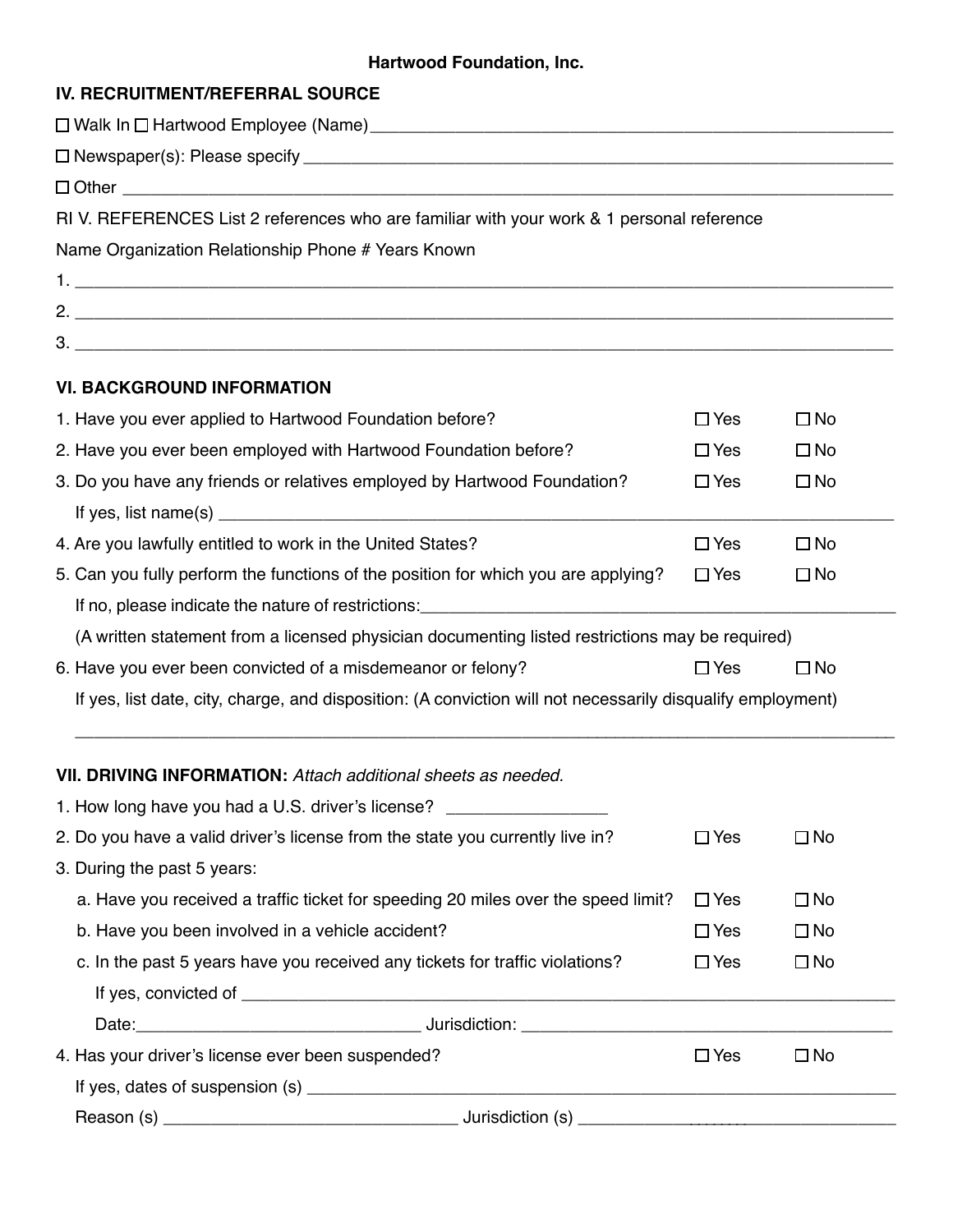### **VIII. NAME CHANGE**

In order to permit a check of your educational and employment records, please list any changes in name or assumed name you may have used: Include birth, maiden and/or married name if different from current name.

| Name: | Dates Used: |
|-------|-------------|
| Name: | Dates Used: |

### **XI. AFFIRMATION & AUTHORIZATION**

I hereby affirm that the information provided on the application and accompanying resume, if any, is true and complete to the best of my knowledge. I also agree that any falsification or omission of required information may disqualify me from further consideration for employment and may be considered justification for dismissal from employment if discovered at a later date.

I authorize a thorough investigation of my past educational and employment activities, agree to cooperate in such investigation, and release from all liability or responsibility all persons and concerns requesting or supplying information. I understand and agree that Hartwood Foundation, Inc., may contact any or all past employers pursuant to this investigation.

It is the policy of Hartwood Foundation, Inc., not to discriminate in hiring and employment, in accordance with the requirements of all applicable State and Federal laws, on the basis of race, creed, religion, national origin, sex, citizenship status, age, or the presence of a qualified mental, physical or visual handicap. I hereby agree to submit to any lawful drug, integrity and skill testing that may be required as a condition of my employment or continued employment and understand that unless otherwise prohibited by law, refusal to submit to such testing during the course of my employment may result in dismissal.

I understand that this application is valid for 90 days only. I also understand that if I am employed, I agree to accept the employment conditions of the company, now existing, or established in the future, including transfer from one location to another when directed by the company. In consideration of employment I agree to conform to the policies and procedures of Hartwood Foundation, Inc., and understand that the company may change these from time to time without notice; and that employment may be terminated with or without cause, and with or without notice, at any time, at the option of either the company or me. I understand that this application is not and is not intended to be a contract for employment now or in the future. I understand that no company manual or document is intended to change this, and no manager or representative of Hartwood Foundation, Inc., other than the Executive Director has any authority to enter into any agreement for employment.

\_\_\_\_\_\_\_\_\_\_\_\_\_\_\_\_\_\_\_\_\_\_\_\_\_\_\_\_\_\_\_\_\_\_\_\_\_\_\_\_\_\_\_\_\_\_\_\_\_\_\_\_\_\_\_\_\_\_ \_\_\_\_\_\_\_\_\_\_\_\_\_\_\_\_\_\_\_\_\_\_\_\_ Print Name Date